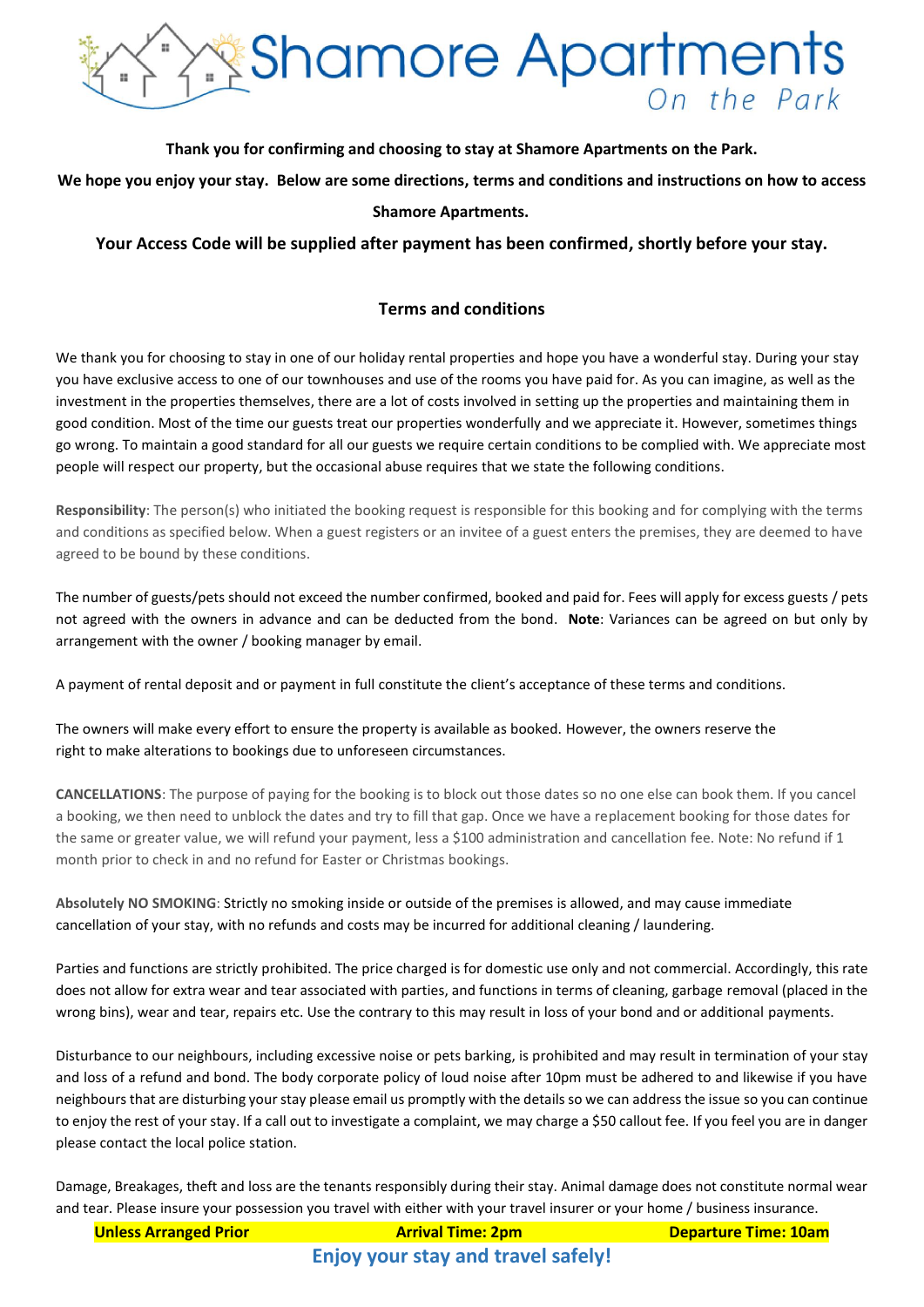

Departure – The cleaning charge is only a token amount and the rest is paid by Shamore Apartments. If there is additional cleaning over what we normally allow Shamore Apartments will deduct it from the bond or charge you for the extra cleaning required. The property should be left in a similar state to its condition on arrival in cleanliness and tidiness. Beds stripped and linen in a pile in the hallway ready for the cleaner to deliver to the laundry hire, bins sorted into correct bin and must be emptied to outside bin, kitchen cleaned, and BBQ cleaned if used.

**Arrival/Departure Times**: Frequently we have changeovers on the same day. This means that one booking finishes in the morning and a new booking commences in the afternoon. During the gap, our cleaners need to get in, check the property, clean it, change the linen and leave it in perfect condition for the next guest. Occasionally we can accommodate a late checkout (particularly if we do not have a changeover on that day. Please ask at the time of booking if you would like to check whether this is possible. Otherwise, please adhere strictly to the departure time (unless expressly agreed to by us). No refund will be given for early or unscheduled departures.

Our cleaners are on a tight schedule and their time must be respected (and paid for). If the cleaner arrives at the property and you have not departed (or are not ready to depart immediately), we will charge an overstay fee of \$50 per hour or part thereof.

**Bond** is payable the same time as the balance amount, or maybe charged/held on credit card by the booking agent. The bond will be refunded within 3- 7 days in full subject to the above conditions being met. It is designed to cover any additional costs incurred, including but not limited to, any breakage, damage or excess cleaning requirements, extra guests beyond those declared, unreasonable electricity usage. If a bond is not taken or held on credit card, Shamore Pty Ltd will forward on expenses to bring the apartment back into the condition that it was prior to your arrival. If you compromise the code and feel it needs to be charged a fee of \$50 will be charged.

#### **FAILURE OF SERVICES OR EQUIPMENT/APPLIANCES**

We make every effort to ensure the property is ready for you to enjoy your stay. Where a problem is experienced (eg by failure of equipment such as dishwasher, washing machine, air conditioner, hot water service, TV, toaster or kettle or services such as power, water) please report it to us by email. We will do our very best to get the item or serviced fixed, restored or replaced as quickly as possible. However, it may not always be possible to achieve this during your stay. This is not grounds for a refund or compensation for any loss you may have incurred. The earlier you advise us the quicker we can respond where possible.

A \$50 call out fee will be charged for attending the property for incidents such as investigations of complaints, lost keys, equipment or service failure caused by you, damage caused by you or any other incident that is not our responsibility (eg attendance due to equipment or service failure caused by you or any occupants during your stay).

**LIABILITIES**: No responsibility is taken for personal items left on premises during or after departure. We do not accept liability for any injury, damage, loss or additional expenses caused directly or indirectly by events which are beyond our control. Any sports and activities, whether or not equipment is provided by us, are engaged in at your own risk. We do not accept liability for errors, omissions, default or negligence represented on our website or in any document provided by us.

**ANIMALS** Some of our properties are pet friendly and we welcome dogs and cats and other pets by negotiation. Your wellbehaved pets are welcome inside but please do not let them on to any furniture (unless you have brought your own rugs/sheets to cover the furniture). Animals **ARE NOT allowed on beds**. Guests are required to remove ALL TRACES of an animal being present at the property. This includes (but is not restricted to) any fur/hair (except on floors), food, stains, smells or faeces. Any damage caused by the animal must be repaired or reported to us (and will be charged back to you). This includes damage to screens, paint work, carpets, furniture, gardens etc. Additional time that is spent cleaning up after animals will be charged to you.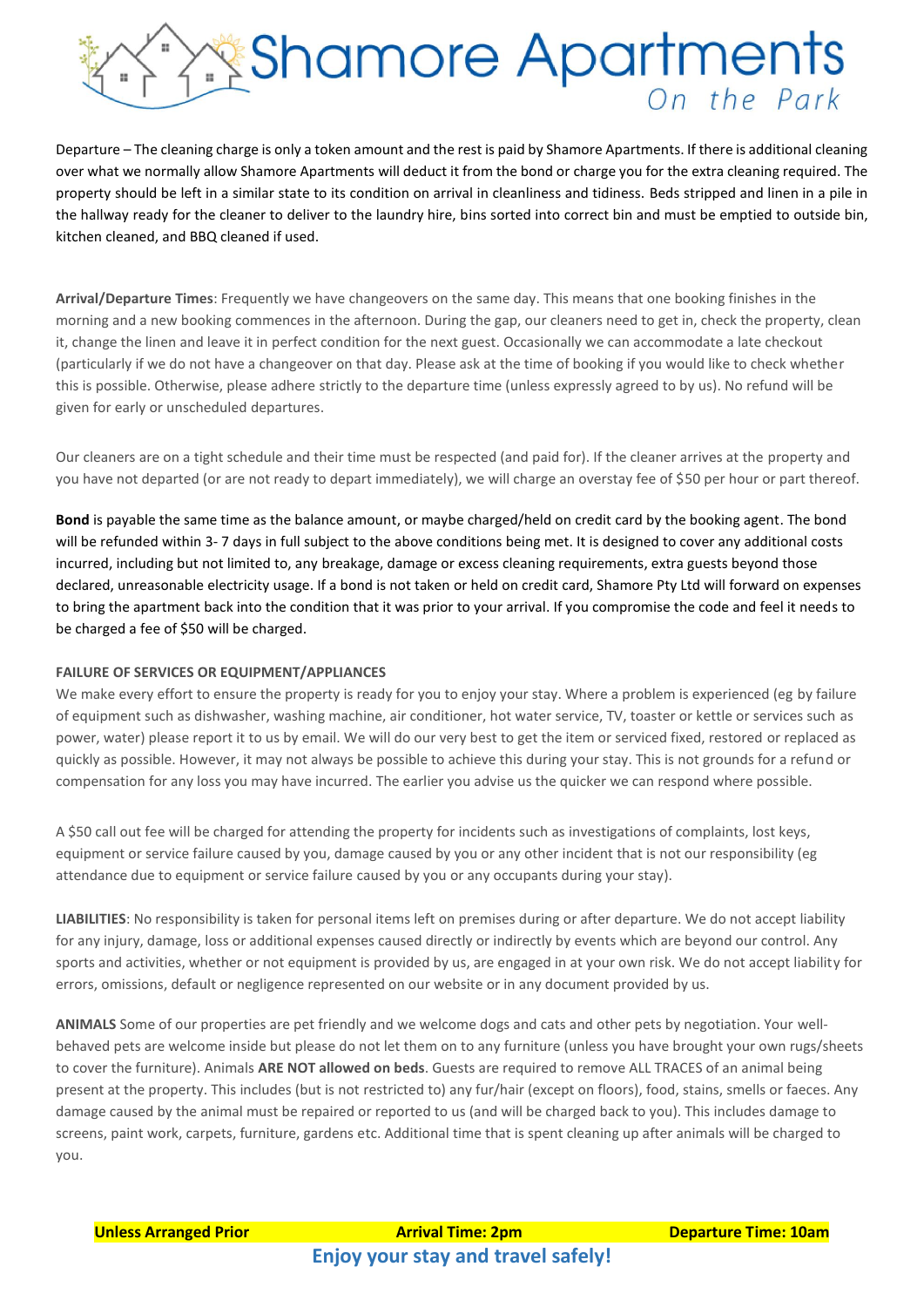

NUMBER OF DOGS PERMITTED: Council regulations restrict the number of dogs at a property at any one time depending on the apartment you rent. Please ensure that this limit is adhered to. Body Corporate also has restrictions to types of dogs, so when enquiry please provide Breed, size and temperament of the dog/dogs. We have the right to refuse if the dog is outside the guidelines.

#### **If we approve your pet to stay at Shamore Apartments you agree:**

- 1. To be fully responsible for any pet on the holiday premises during your stay and pay the fee requested.
- 2. To be fully responsible for your pet's captivity in the yard during your stay. Every effort has been made to make it as secure as possible for most pets/ dogs, but some dogs will always escape. We encourage you to keep the gate closed during your stay. Dogs are not to be left unattended for long periods inside Shamore Apartments, this can forfeit your right to stay.
- 3. To hose down areas of pavers/ grass / stones where dogs have urinated; and
- 4. To pick up and responsibly dispose of any doggie doos left by dogs at the holiday premises and hose down the area after picking up.
- 5. To treat your dog/s for fleas and ticks prior to your stay at the holiday premises; and
- 6. That your dog/s' vaccinations are current. We may ask you to provide a copy of your dog/s' vaccination records at time of booking. (Dogs need C5 and cats need F4.)

**We will not allow dogs on the holiday premises that are:**

- 1. Vicious;
- 2. Excessive barkers (although we do understand that dogs bark from time to time); and/or
- 3. "Dangerous dogs" as defined in section 5 of the Companion Animals Act 1998.

You are responsible for your pet at ALL TIMES. You are in a prime residential area with the usual council laws against barking dogs. Dogs may be left unattended in the back yard only if you can ensure they do not bark, therefore not exceeding council laws and the body corporate regulations and not disturbing the neighbours.

Only well behaved and supervised pets are allowed inside the holiday premises; and

# **PETS ARE NOT PERMITTED ON FURNITURE OR BEDS. YOU WILL BE CHARGED ADDITIONAL PROFESSIONAL CLEANING FEES FOR FURNITURE. THERE WILL BE A COMPLETE REPLACEMENT FEE OF LINEN IF SOILED BY PETS.**

Unfortunately, the red soil of Mildura can leave permanent marks.

Pets are not to be locked inside if you are away from the holiday premises from time to time.

#### **Additional Charges**

Where you have incurred additional charges that exceed any bond you have paid or charged to a credit card (if you have supplied one), you authorise us to invoice you for this damage and you agree to pay the amount charged within 7 days or to provide a detailed explanation for our consideration. Failure to pay the amount owing, unless we consent, will result in legal action. We are reasonable and open to discussion, but not abuse, and if abusive texts/emails or any communication is received administration time will be charged to deal with this. As stated, most people are fantastic but a few abusive customers have made this necessary to incorporate into our terms and conditions.

**Charges will be imposed if the accommodation is left in an unreasonable condition, e.g.:**

| <b>Unless Arranged Prior</b> | <b>Arrival Time: 2pm</b>                  | <b>Departure Time: 10am</b> |
|------------------------------|-------------------------------------------|-----------------------------|
|                              | <b>Enjoy your stay and travel safely!</b> |                             |